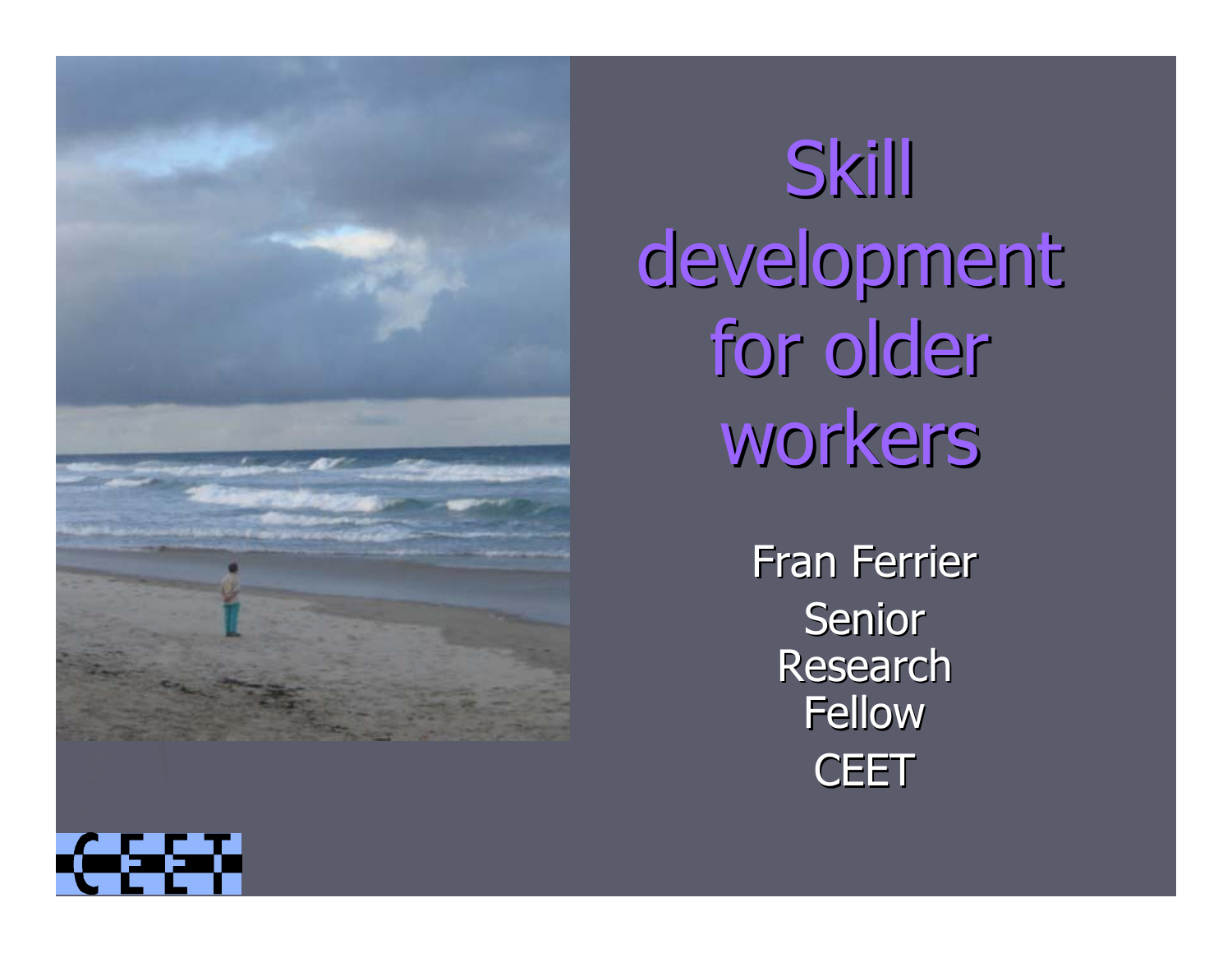### Effective skills development for a diverse older workforce (45+)

**- Data and previous studies on:**  $\blacktriangleright$ older people and work  $\triangleright$ older people and participation in education and training

**- 7 Case studies of skills development for older** people in, or seeking, paid employment

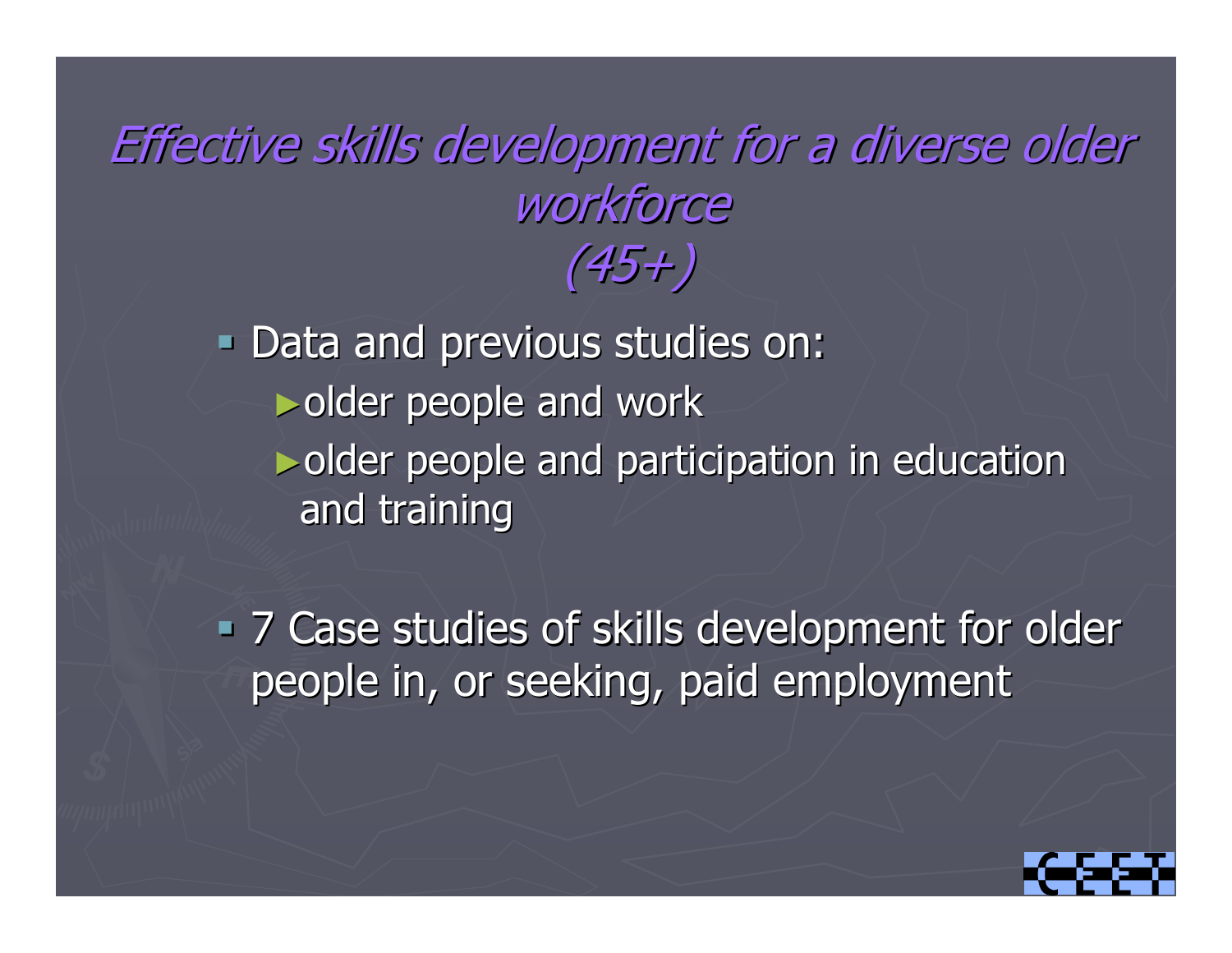### **Changes in the age structure of the population**



From pyramid to coffin- shape

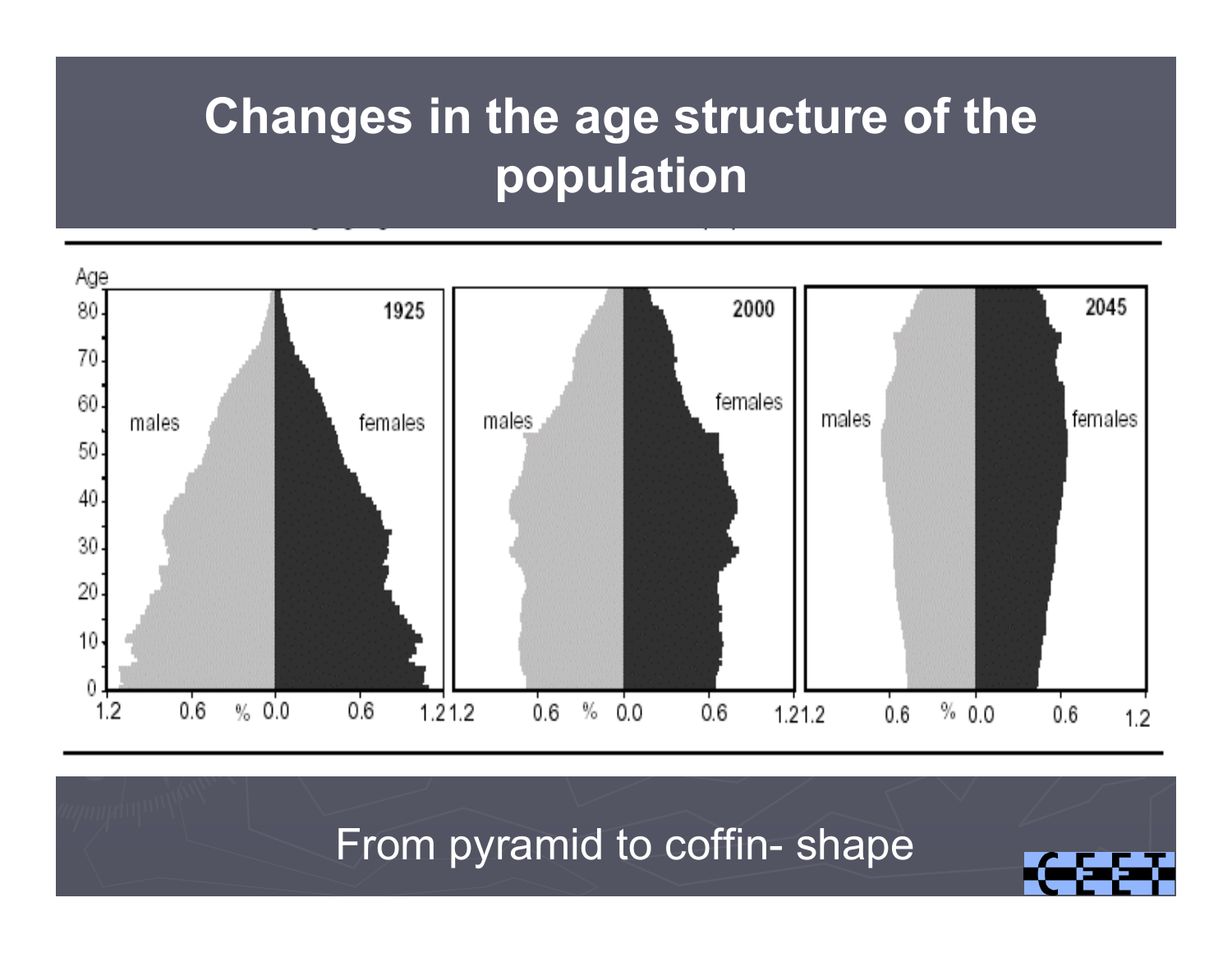#### **Percentage of the population aged 25-49 or 50-64 who are employed, 2004**



Source: OECD

On average in OECD countries, less than 60% of 50 - 64 year olds are in paid employment, compared with 75% of those aged 25-49.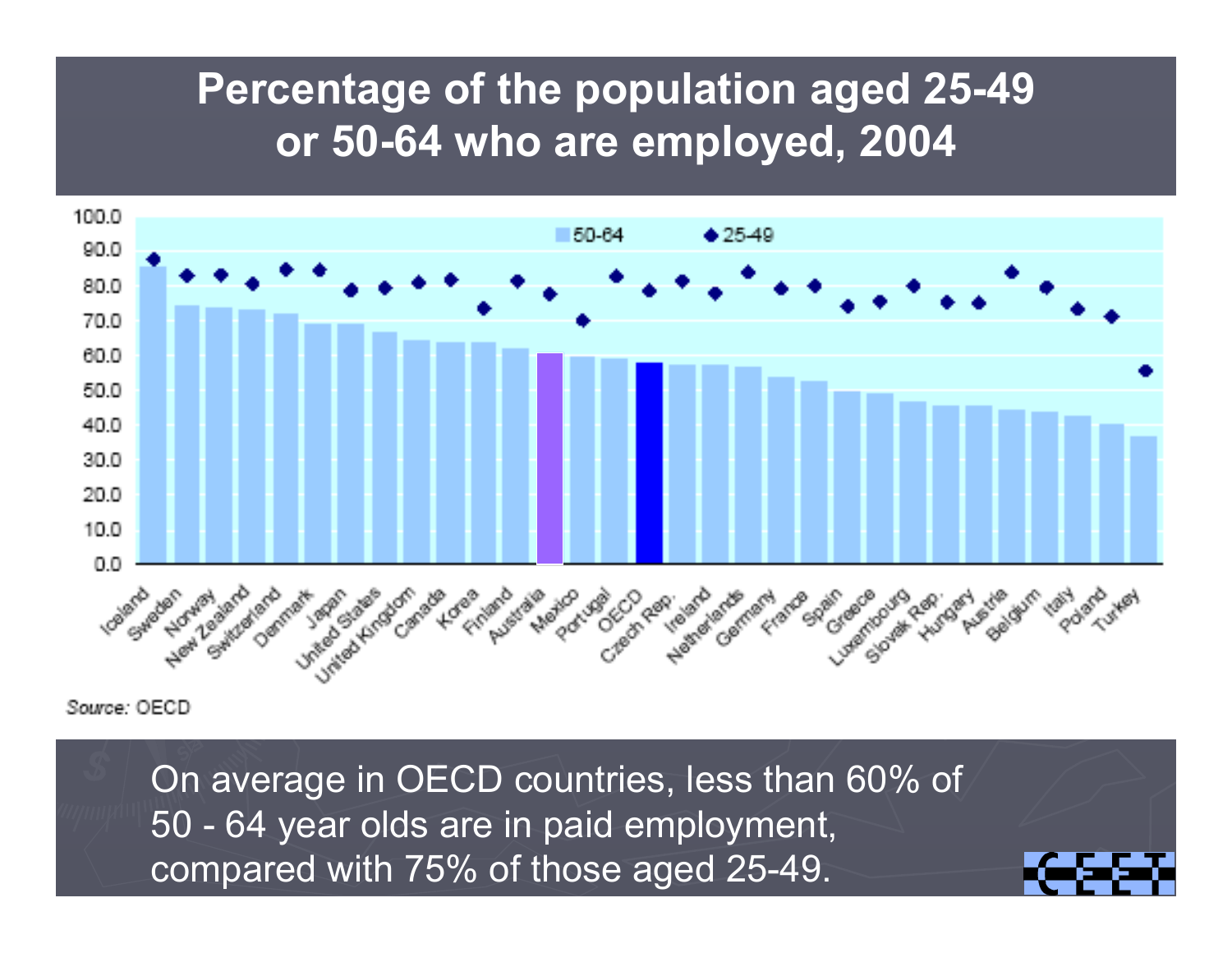## **Labour force participation by single year of age in Australia 2003 (%) age in Australia 2003 (%)**



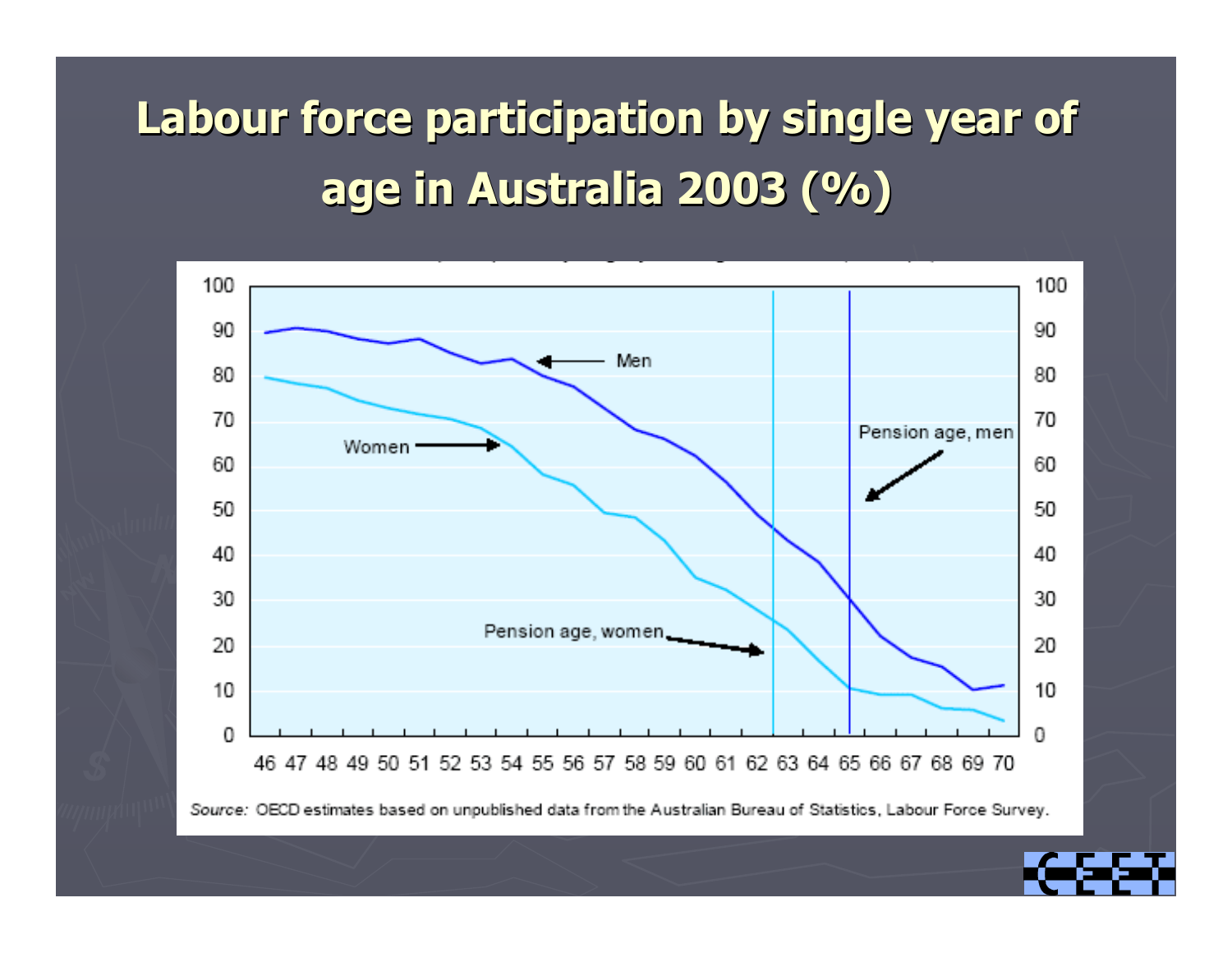#### **Projections of the Australian labour force**



a) The constant scenario assumes that current participation rates by five-year age group and gender remain constant over the period to 2050, The maximum scenario applies the maximum participation rates (for older workers 50 and above) in the OECD area by five-year age group and gender from 2030 to 2050, with a gradual adjustment over the period 2000-2030 to reach these maximum rates. Source : OECD, Ageing and Employment Policies: Australia.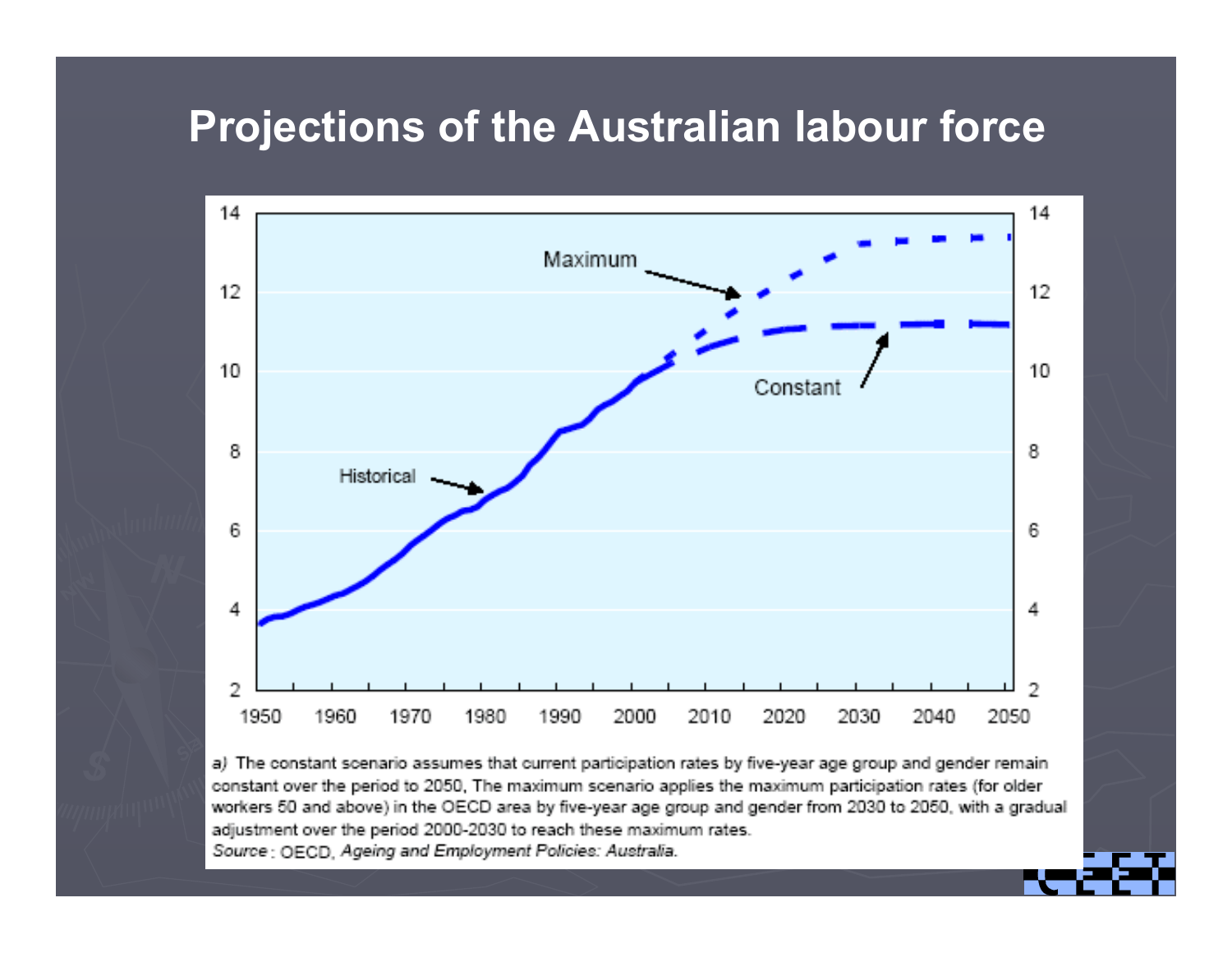# Policy changes to promote workforce participation by older people

► Remove incentives to early retirement (changes in pension and superannuation (changes in pension and superannuation arrangements) arrangements) ► Counter age discrimination

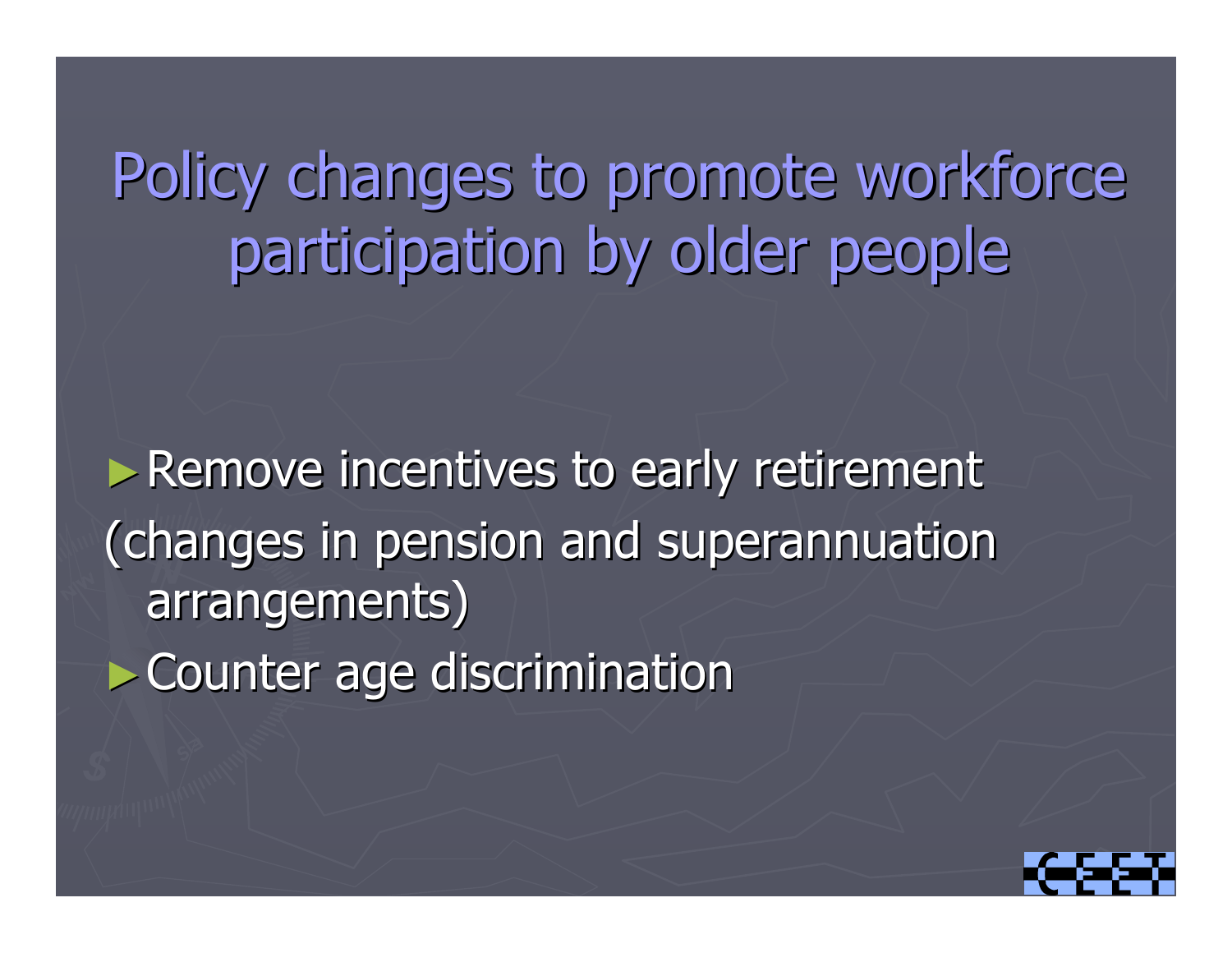

### **Changes in Changes in labour force participation participation 1983/4 – 2003/4**

(a) Annual averages.

Source: ABS data available on request, Labour Force Survey.

Participation by older workers has increased, particularly among women



Source: ABS data available on request, Labour Force Survey.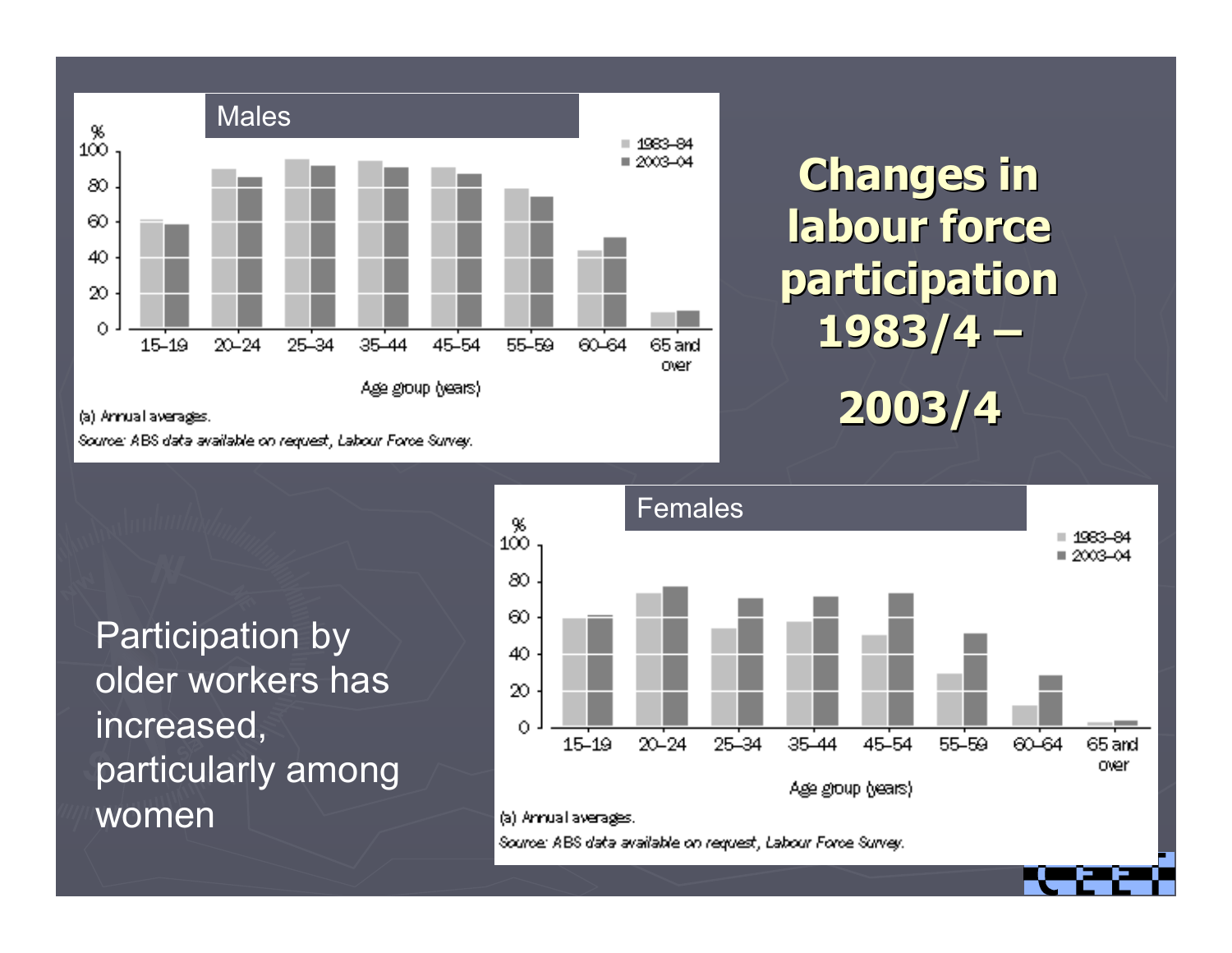# **Education and Training**

► Higher levels of education attainment are associated with greater labour force engagement

► Education attainment is growing in population

► 'Flow through' as currently highly educated cohorts age

 $\blacktriangleright$  May be possible to slow the decline in the growth of labour supply by increasing opportunities

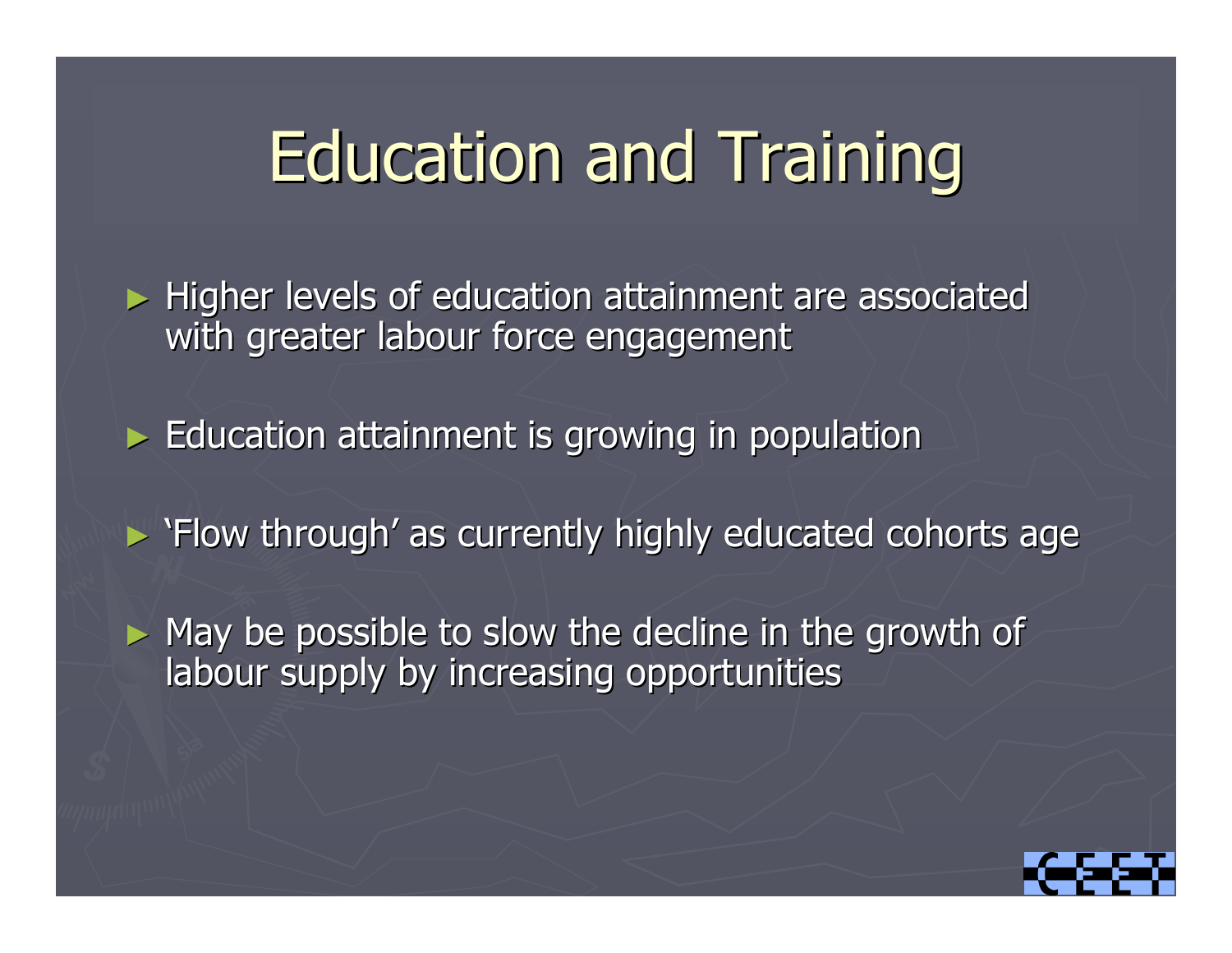#### Males in full-time work by age and qualification Australia 2004

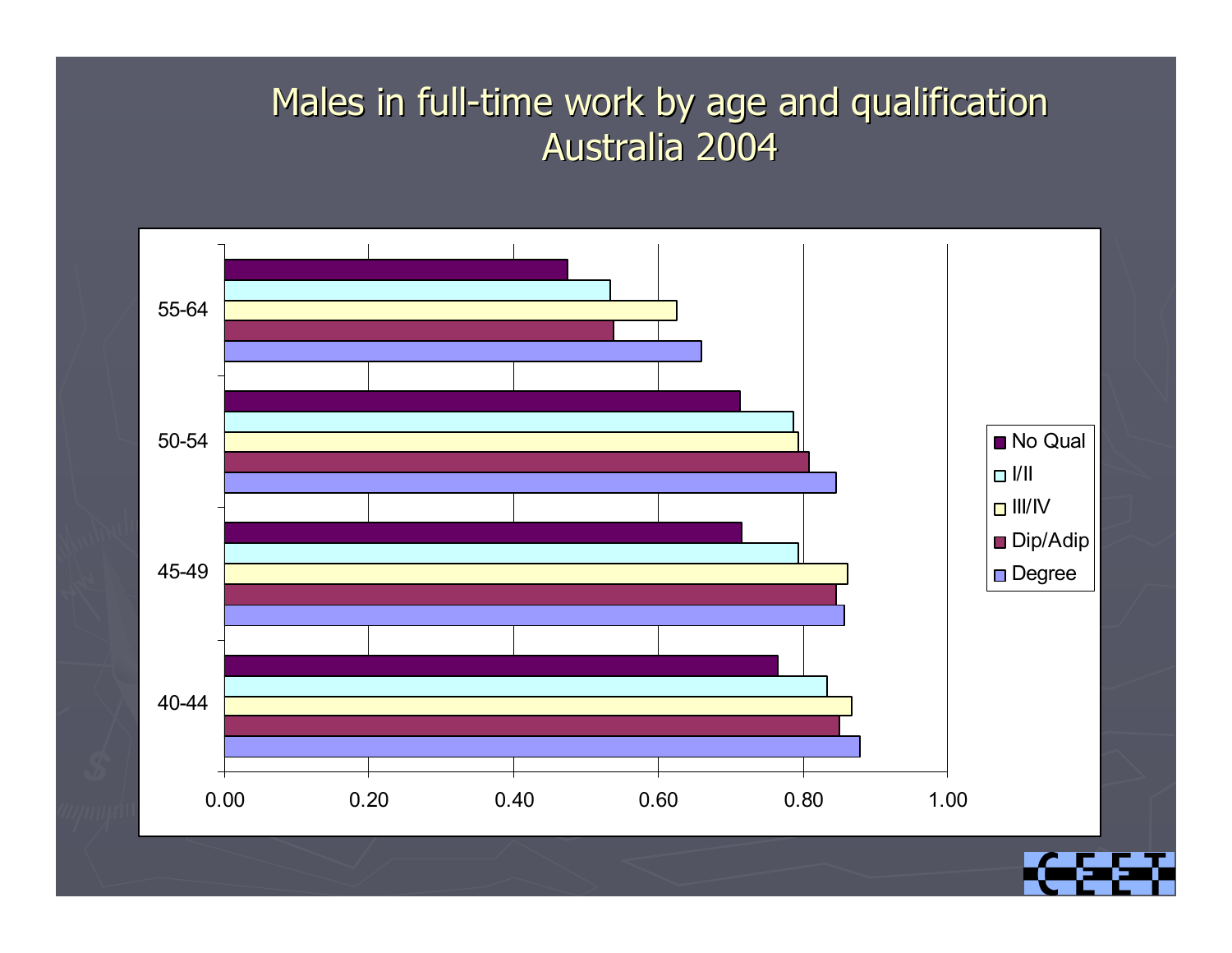#### Females in fulltime work by age and qualification 2004

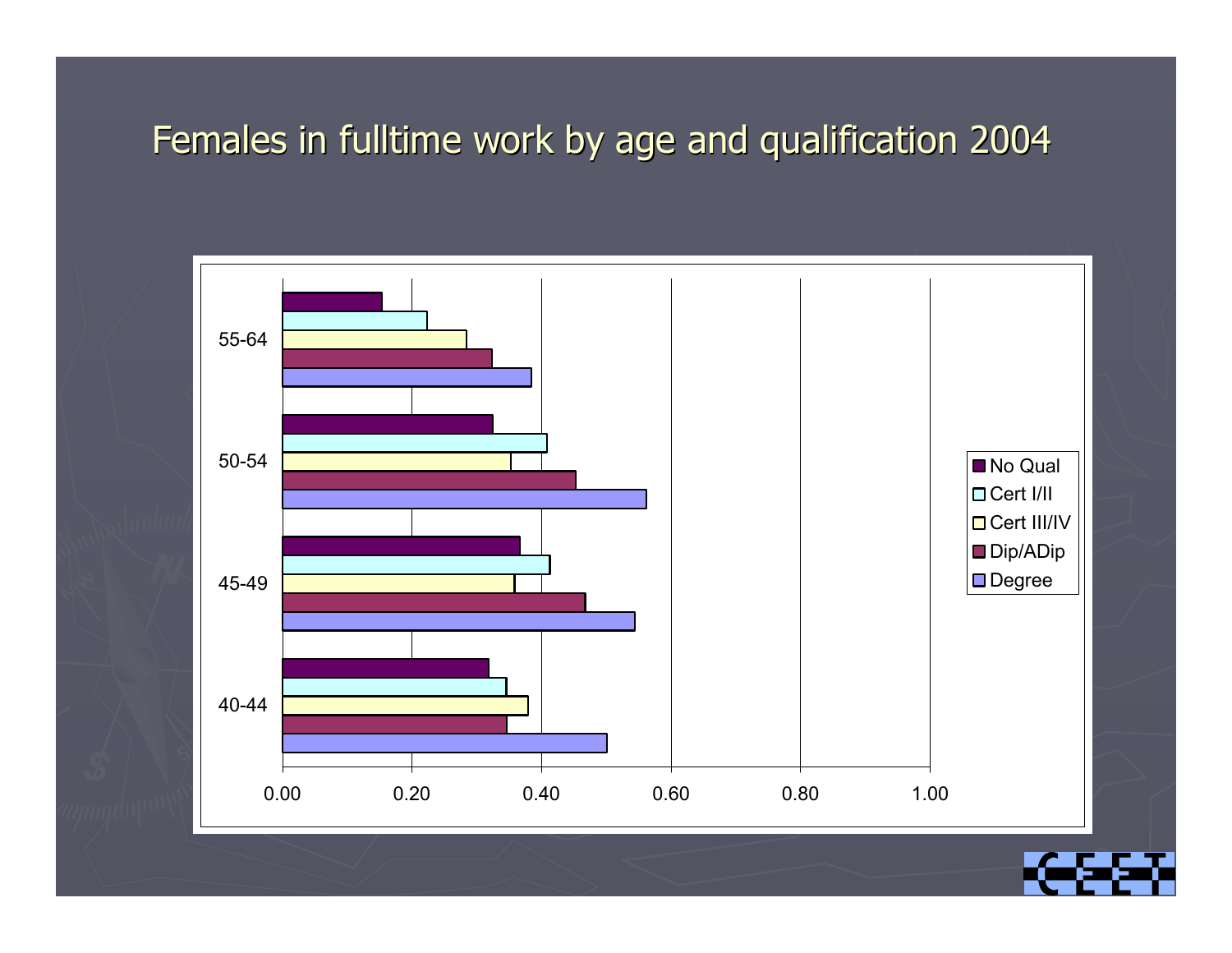# **Occupations**

Occupations with the largest proportions of mature age workers tend to be those requiring higher skill levels.

In 2003-4 the occupation groups with the largest proportion of workers aged 45-64 years were:  $\blacktriangleright$  managers and administrators (47%)  $\blacktriangleright$  advanced clerical and service workers (38%)  $\blacktriangleright$  professionals (37%)

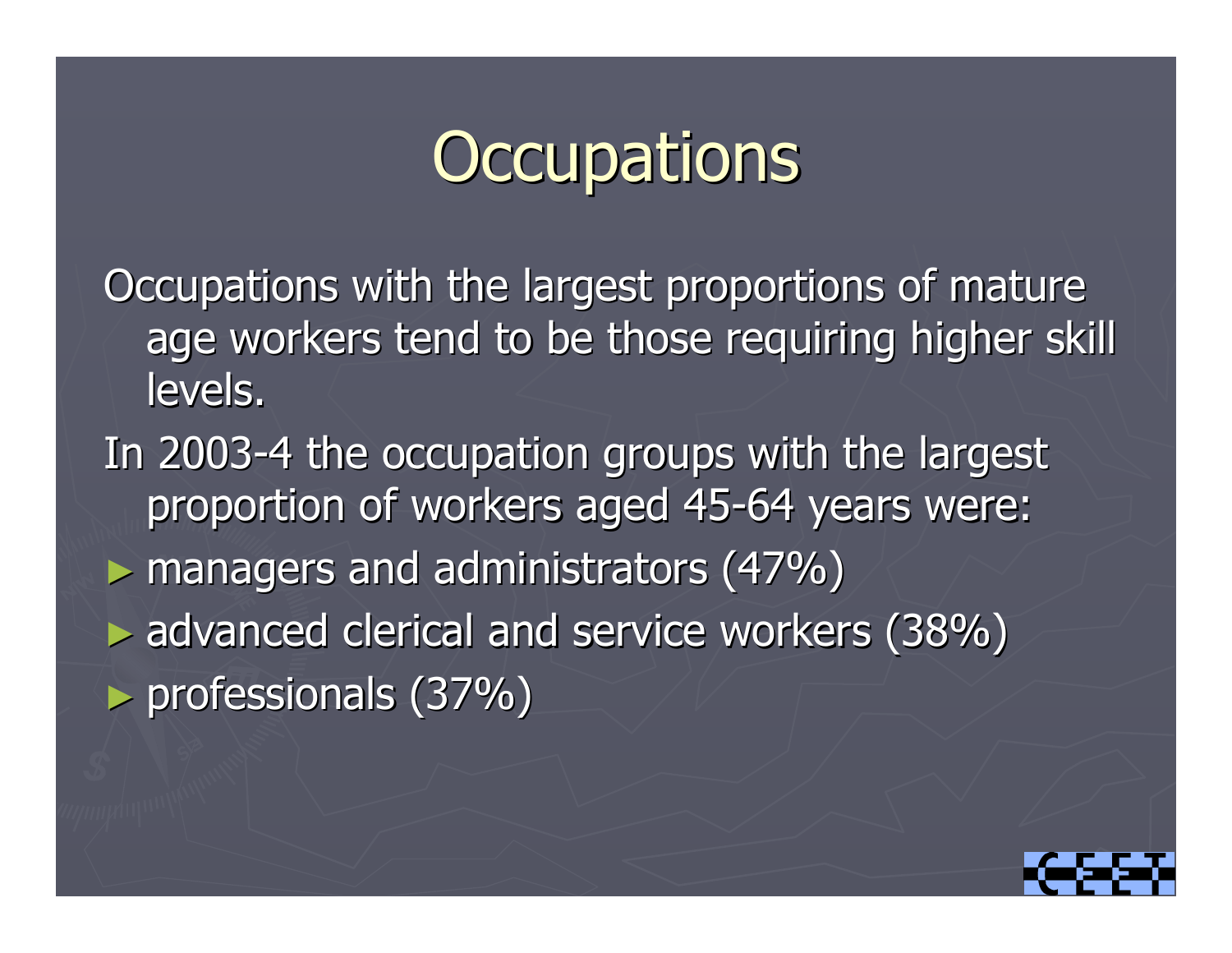#### Education attainment – older males

Data point to three main groups:  $\triangleright$  A small group of older males with qualifications for associate qualifications for associate professional/professional occupations  $\triangleright$  A larger group with qualifications for a skilled occupation  $\triangleright$  A much larger group of older males with no formal school or post-school qualifications.

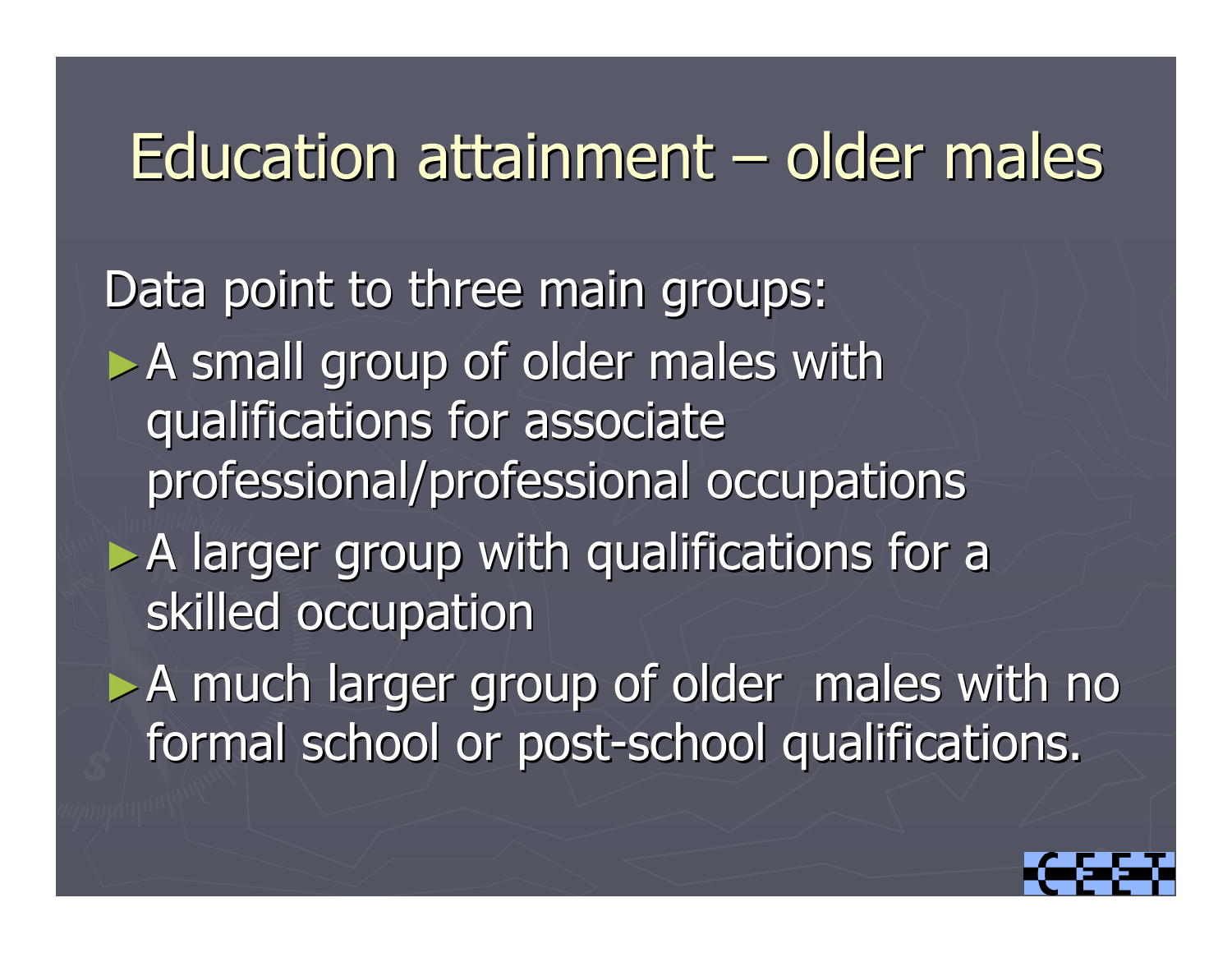#### Education attainment – older females

Two large groups: ►A very large group of older women with no formal qualifications  $\triangleright$  A smaller but still large group of women with qualifications for associate

professional/professional occupations

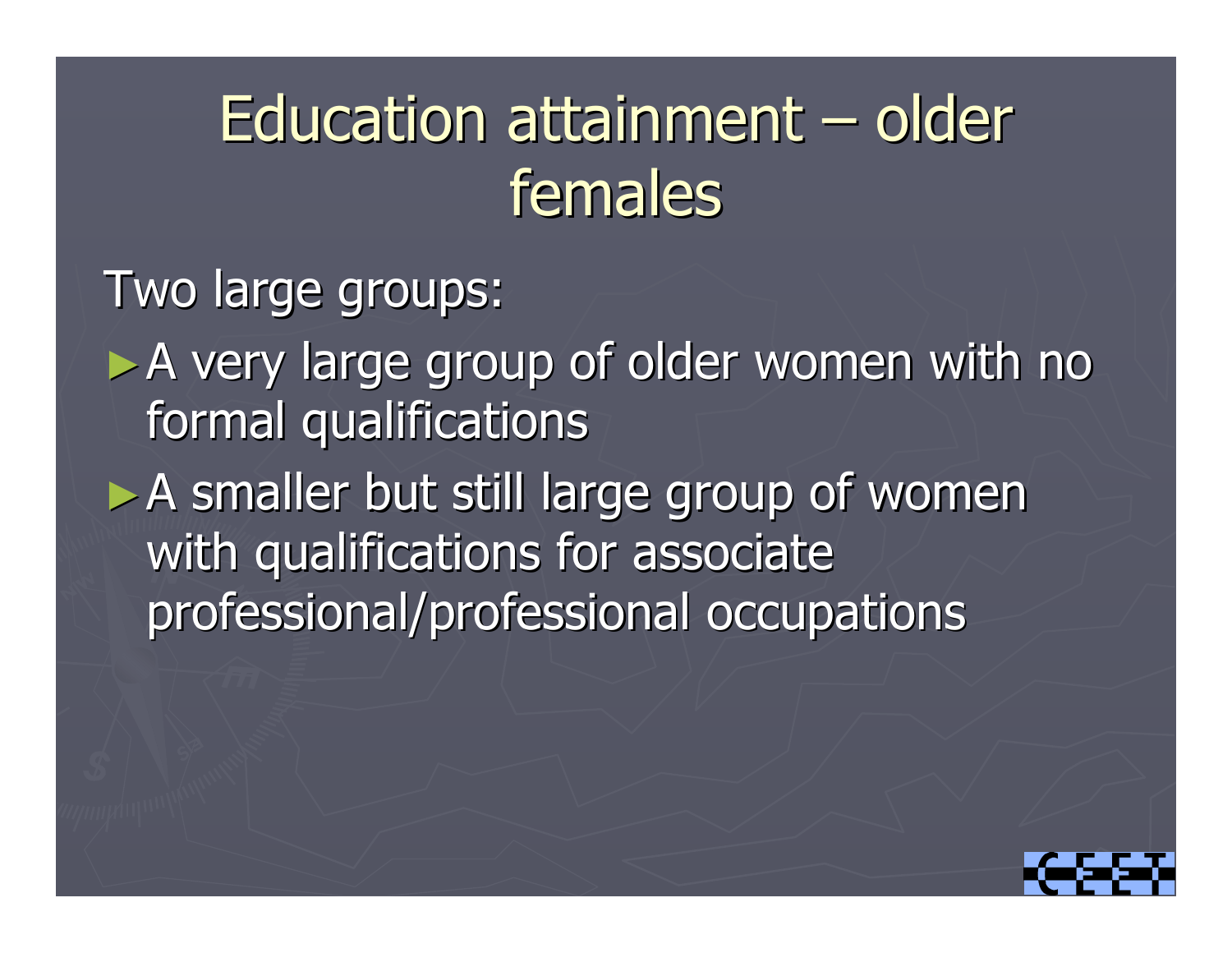### There are large groups of older workers with no formal school or post-school qualifications. qualifications.

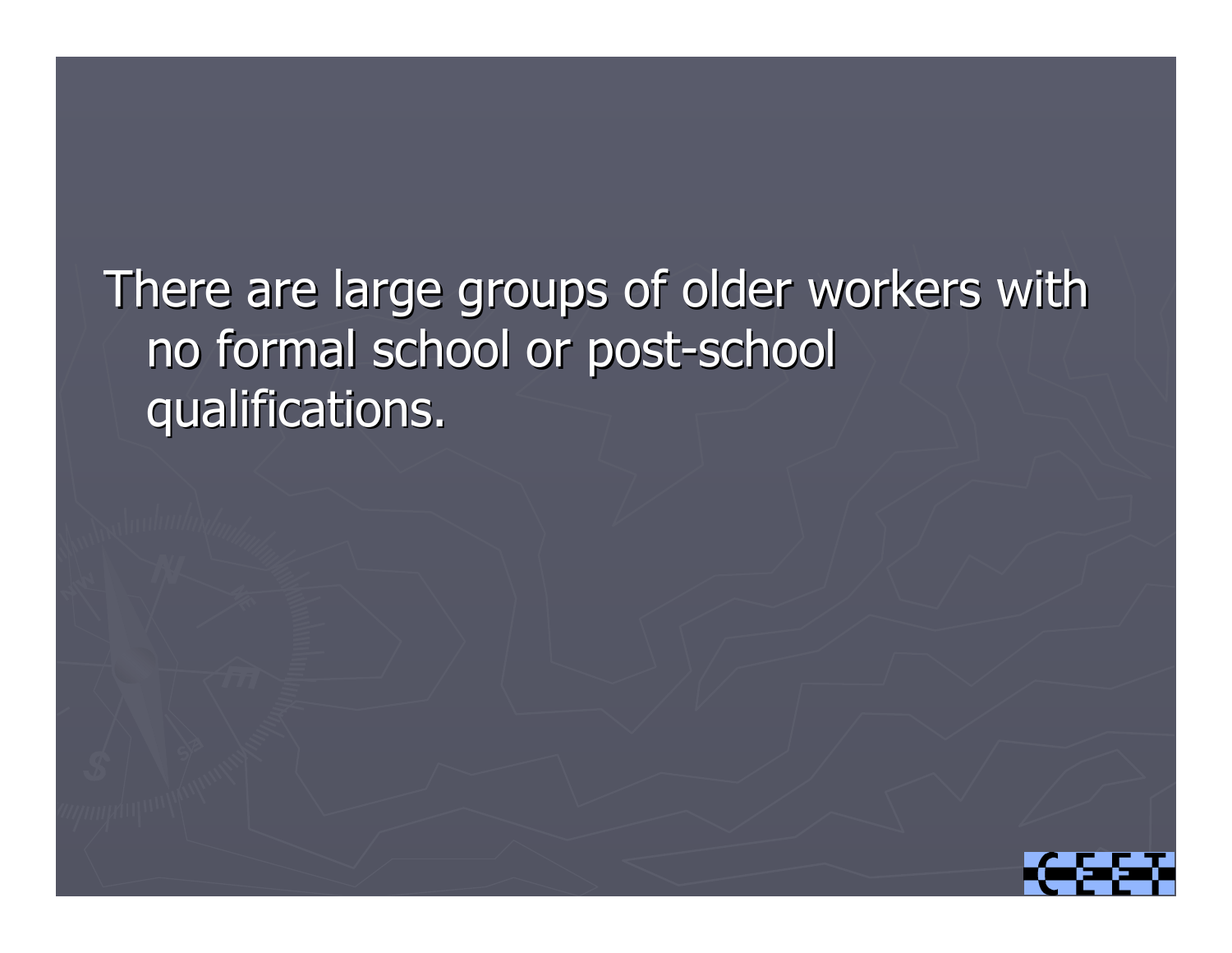### Employer-provided training

The probability of receiving employer-provided training is highest for workers aged in their late 20s and early 30s and lowest for the oldest members of the workforce.

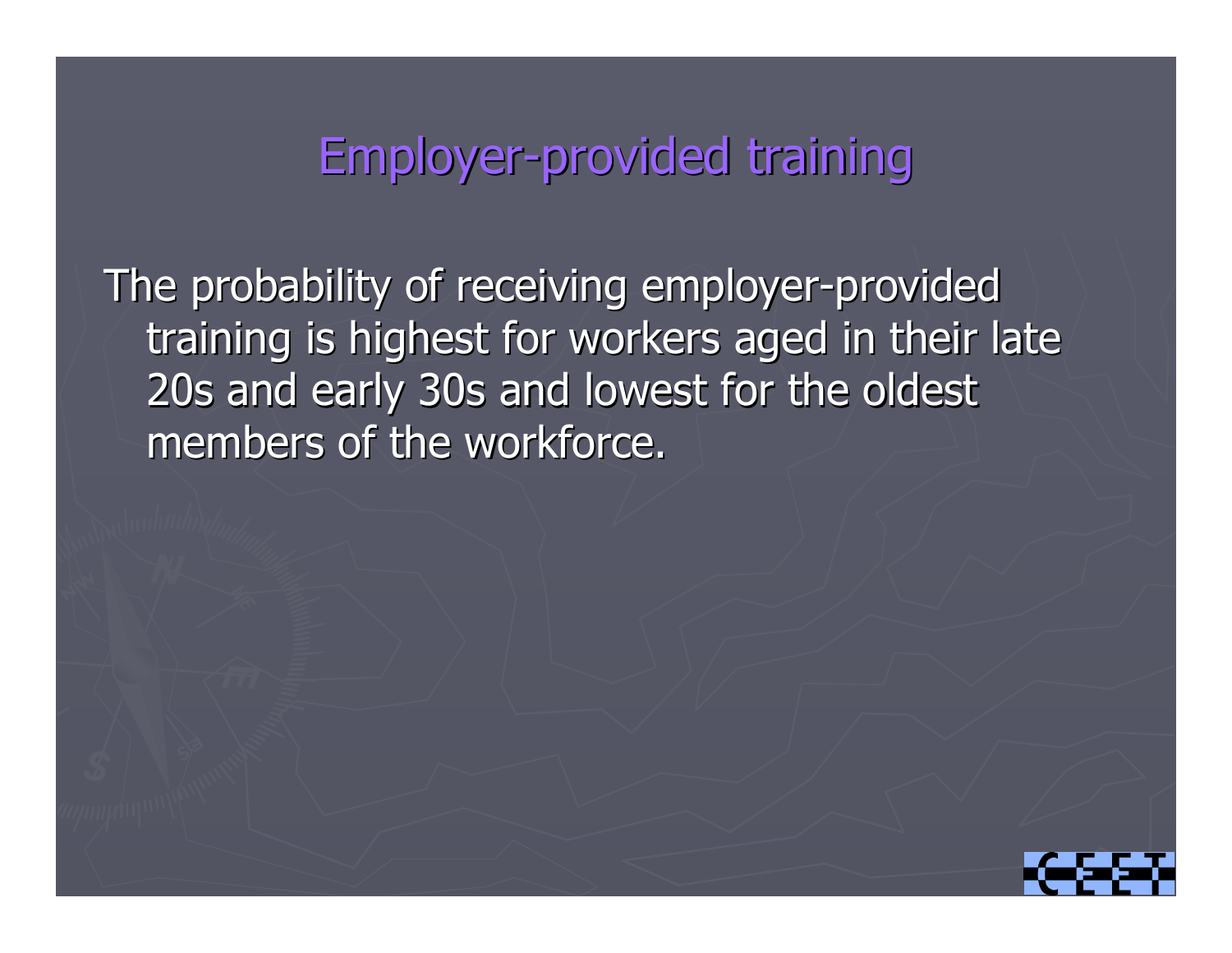### Barriers to education and training for older workers

#### **Myths about older workers, eg**

- $\blacksquare$  that productivity declines with age.
- **Example in that older workers lack the drive of younger colleagues.**
- $\blacksquare$  that older workers are just waiting for the clock to tick over.
- that training older workers is a waste of time, because they will retire soon anyway.
- **Example is that older workers frequently miss work for health** reasons.

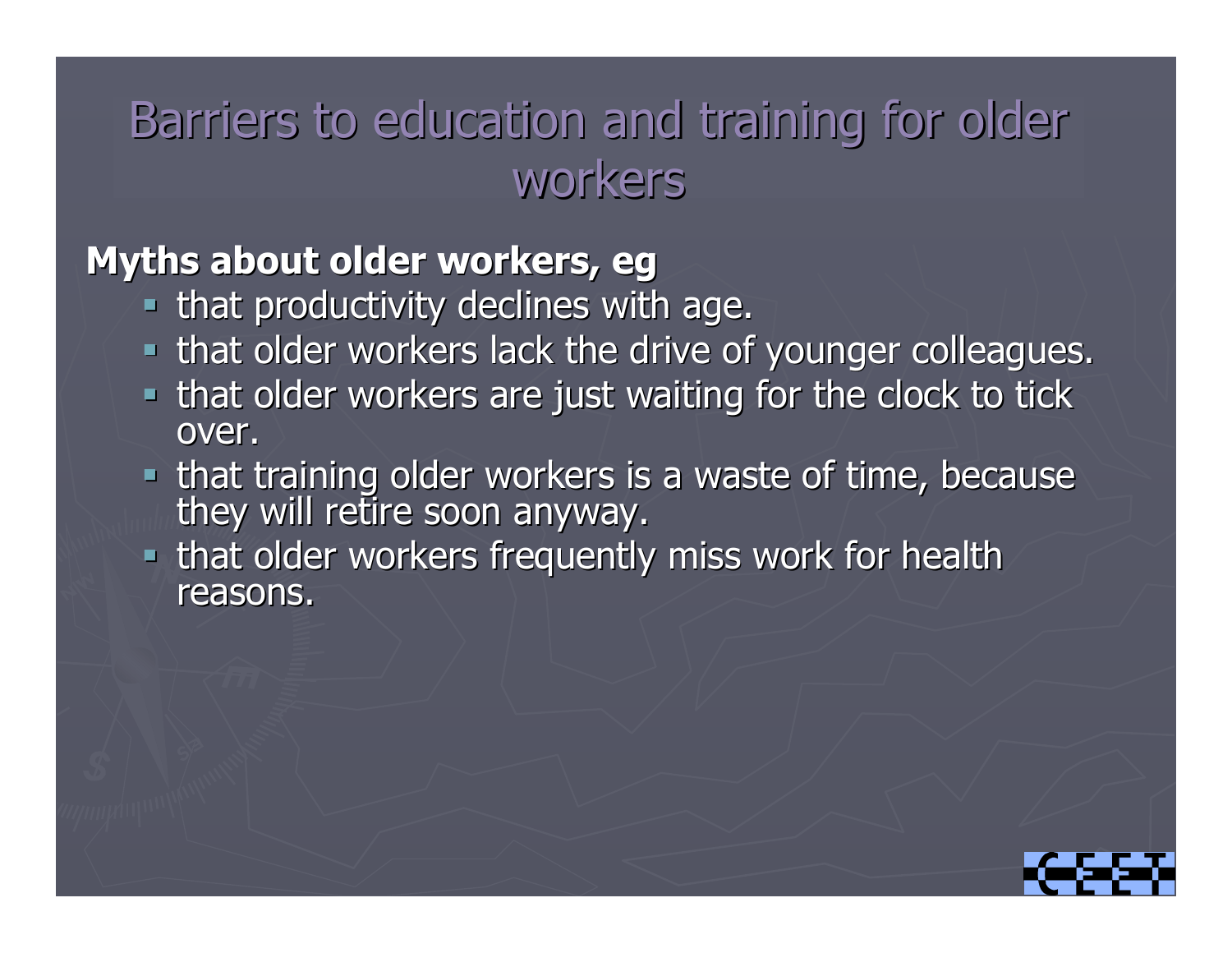#### Views of Managers

Managers viewed investment in training as worthwhile for all age-groups,

but expected the return on that investment to decline with age.

They did not believe that the skills of older workers would<br>increase after training as much as those of younger<br>workers and they expected that older workers would not<br>remain with the firm for as long. They appeared to hold (Ranzjin 2005).

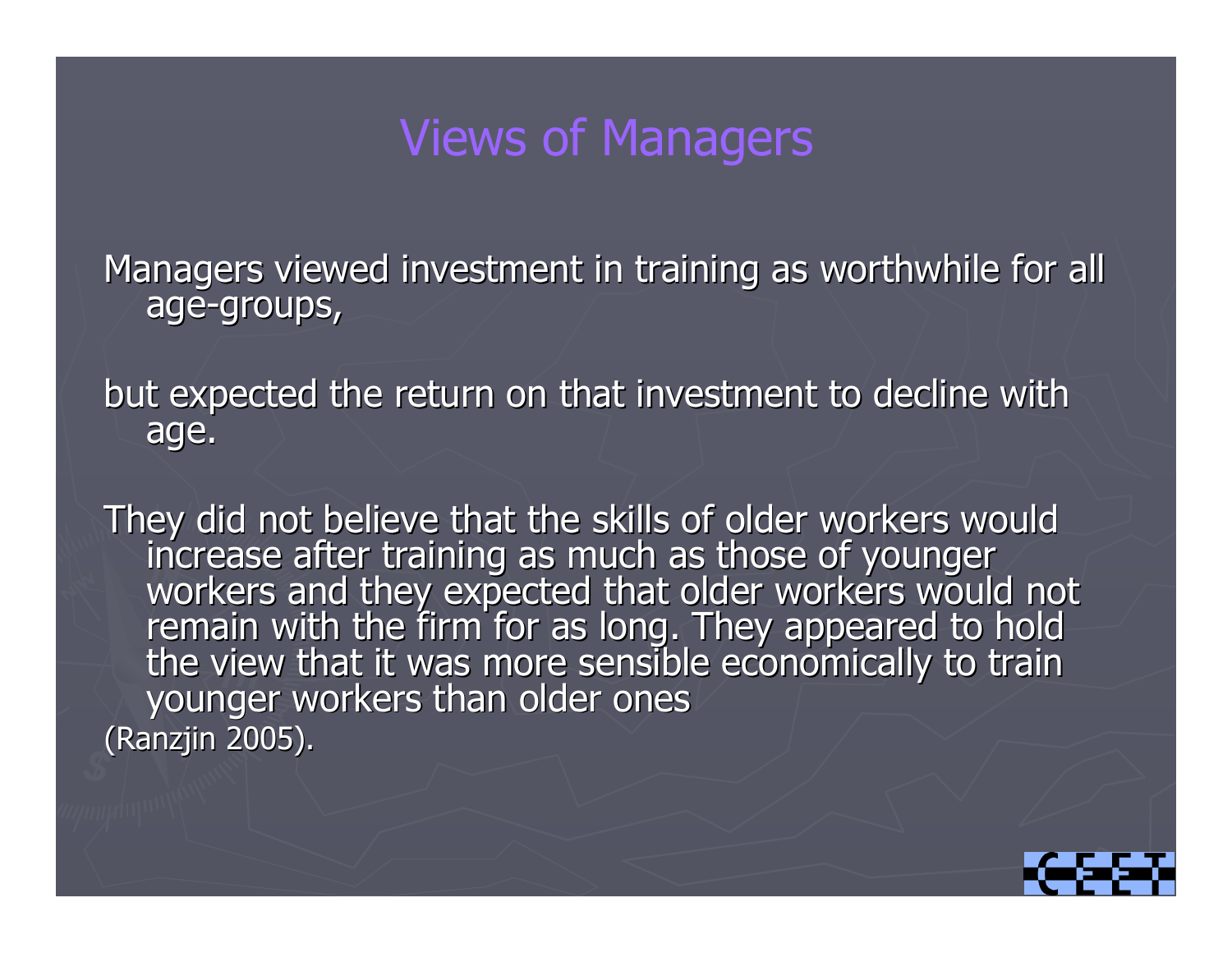#### Views of older people

While older workers who are unemployed or marginally attached to the labour force recognise the value of training, they have concerns about a lack of suitable training and feelings of uncertainty about employment possibilities.

When they do undertake skills development they tend to do this outside, rather than within, the VET system (Chappell et al 2003).

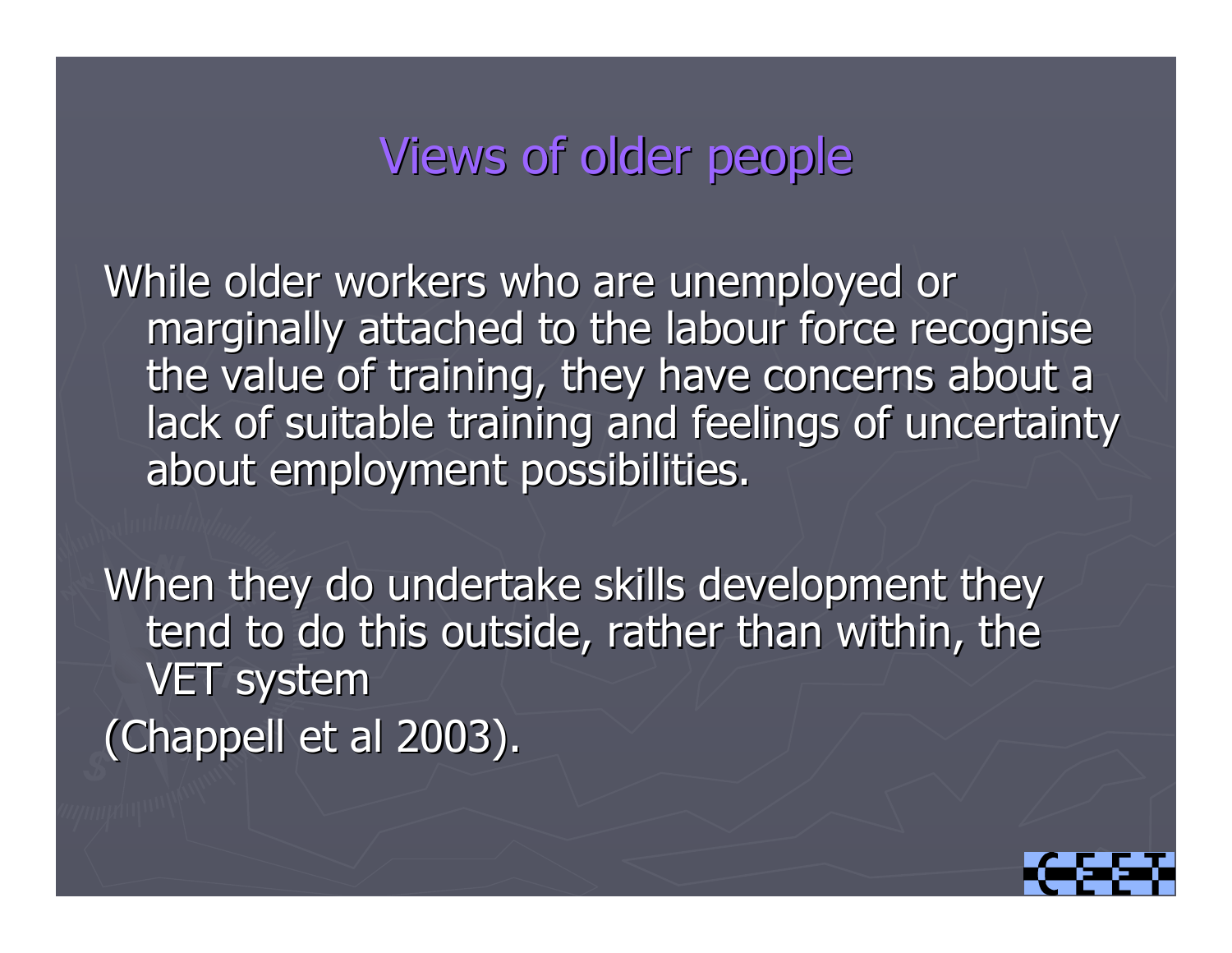### Barriers  $-$  VET policy and practice

► Employment support not targeted towards older<br>disadvantaged workers ►Education and training options not targeted towards older disadvantaged workers ► Pathways to employment for older workers not clearly established or resourced ► Needs of the group unsuited to interventions delivered by a single service  $\blacktriangleright$  Few modes of training delivery specific to the group. (Dawe and Elvins 2006).

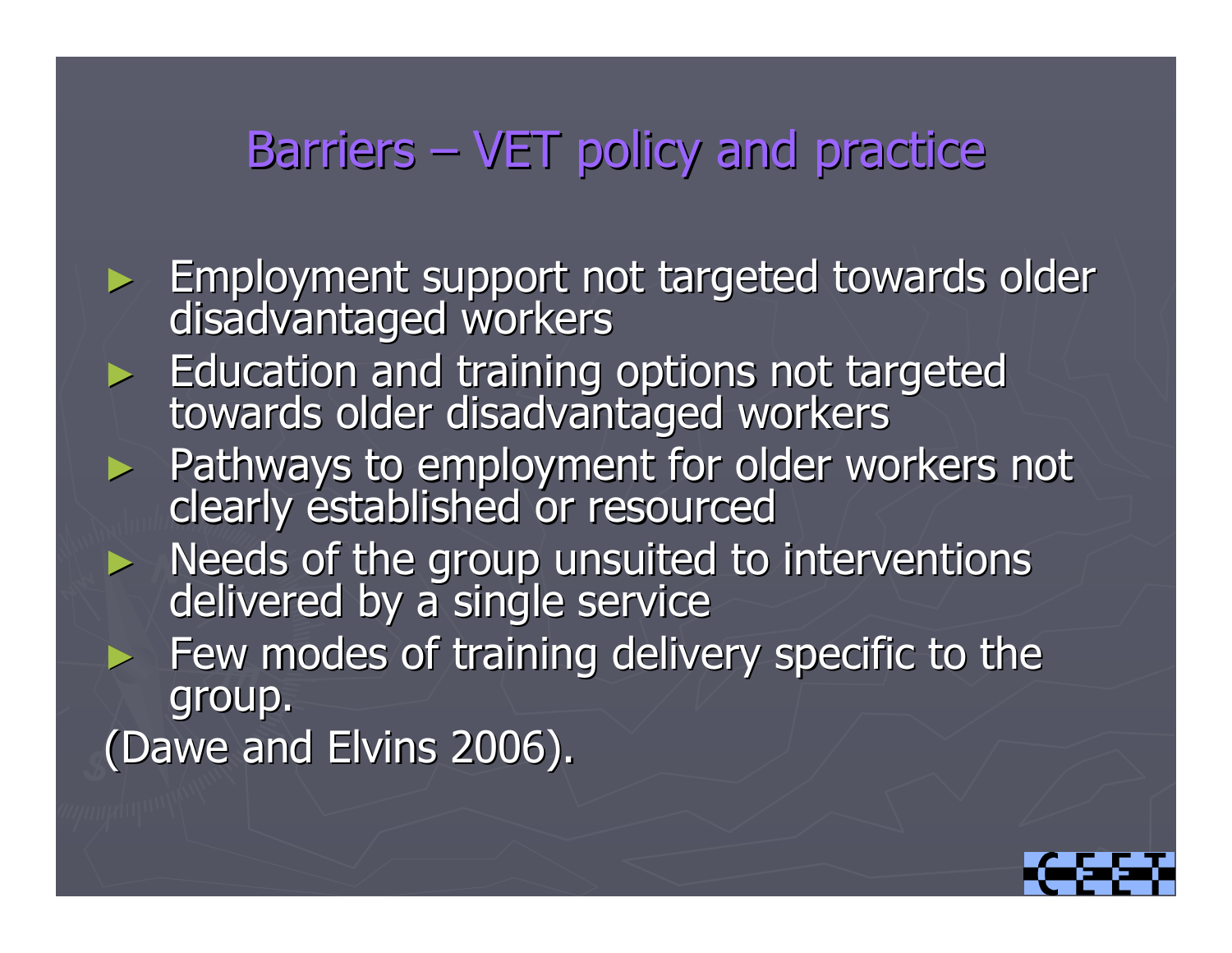### Case studies - issues

 $\triangleright$  What factors contribute to the effectiveness of skills development for older workers?

 $\blacktriangleright$  How important is responsiveness to special needs e.g.relating to characteristics such as their cultural and language background?

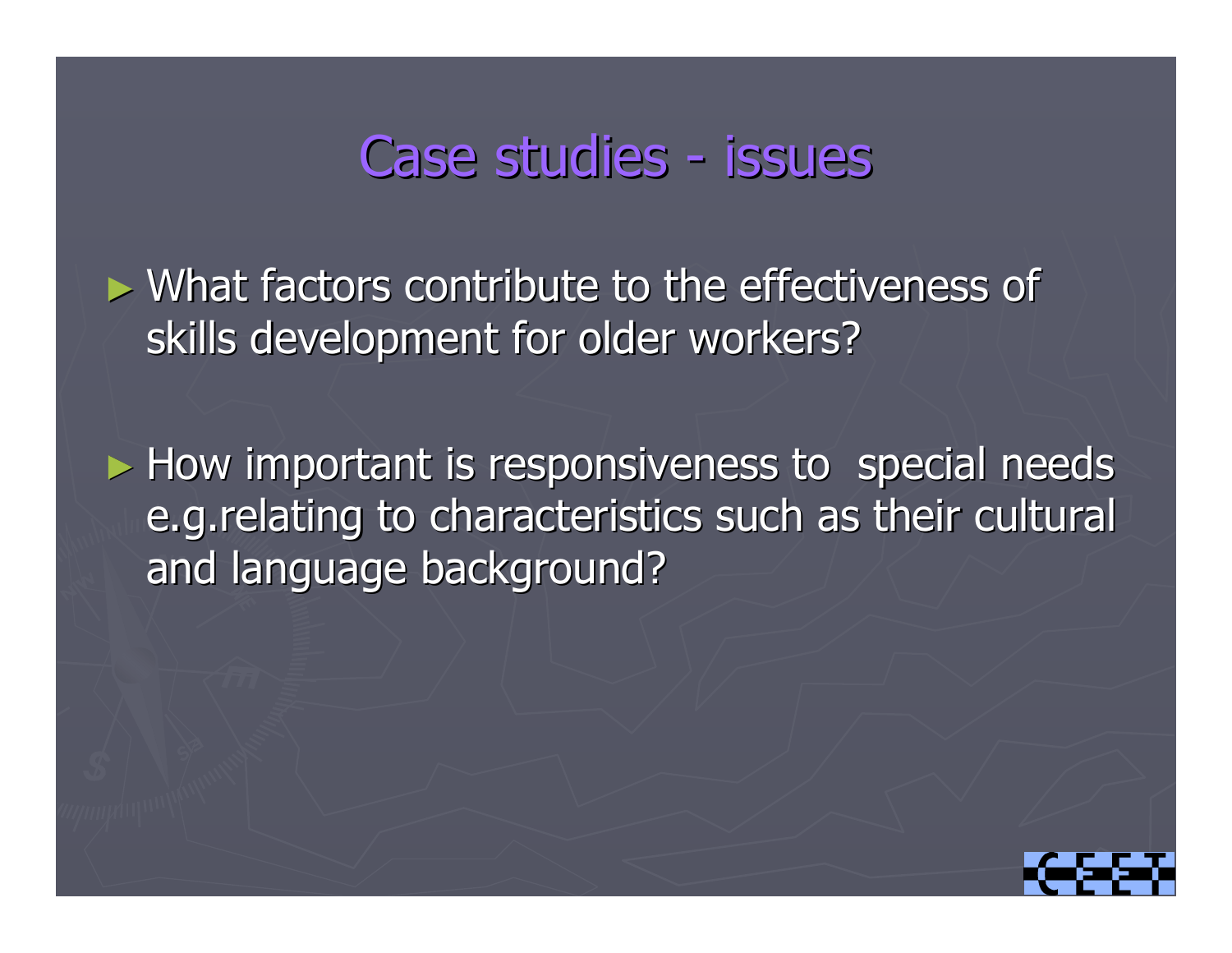## **Case studies**

 $\triangleright$  A 5 star hotel  $\blacktriangleright$  A utility company  $\blacktriangleright$  Building skills for men ► Retail/hospitality for unemployed older people ► Engineering skills for older men and migrants  $\blacktriangleright$  Planning for a career change ► Regional study

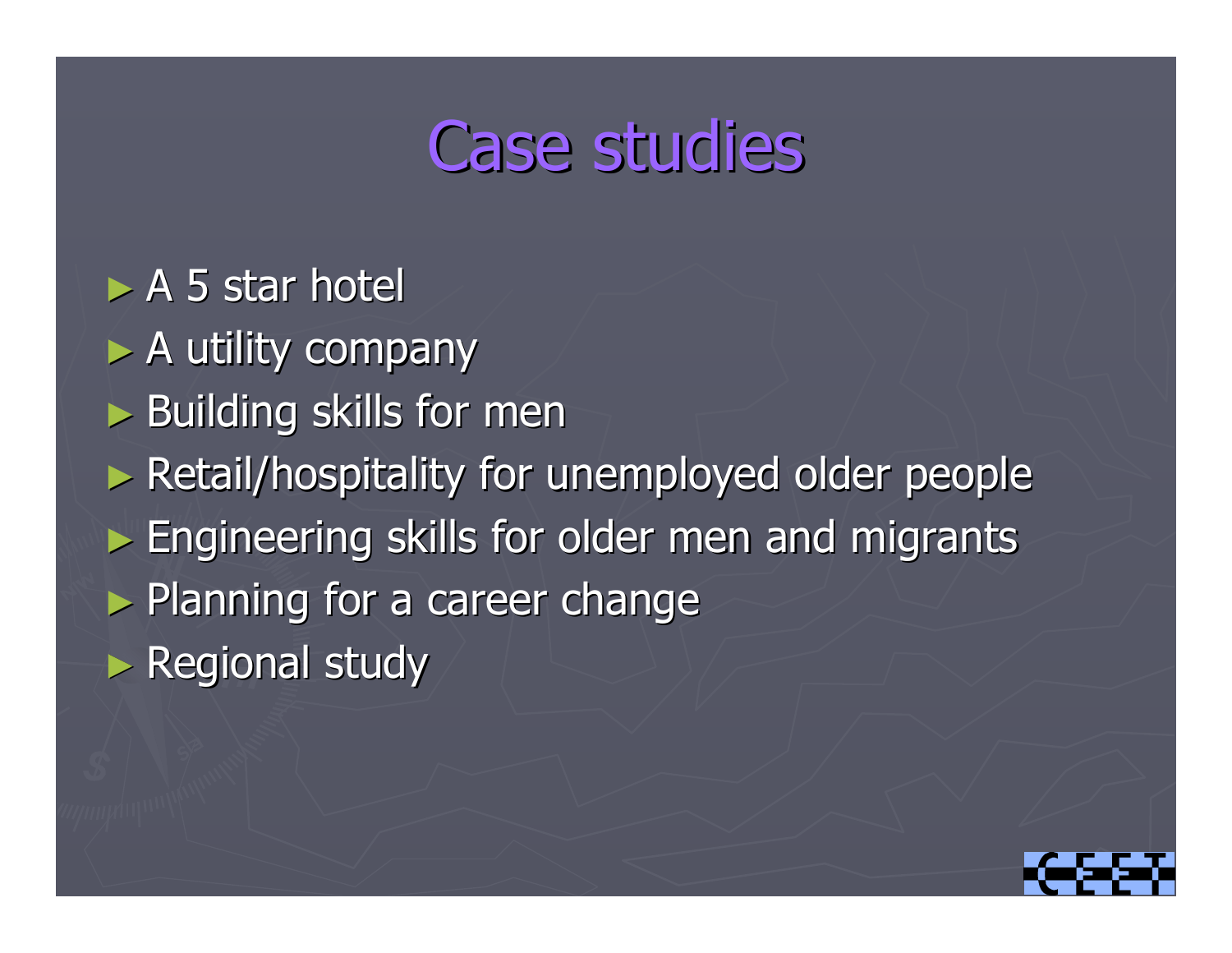## Program outcomes

 $\blacktriangleright$  Many unemployed individuals obtained employment. ► Many participants increased in confidence, selfesteem, and life skills. ► Some participants went on to further study.  $\blacktriangleright$  Those already in employment were able to take on new roles and responsibilities.  $\triangleright$  Enterprises were able to reduce costs and increase efficiency.  $\blacktriangleright$  Benefits to communities.

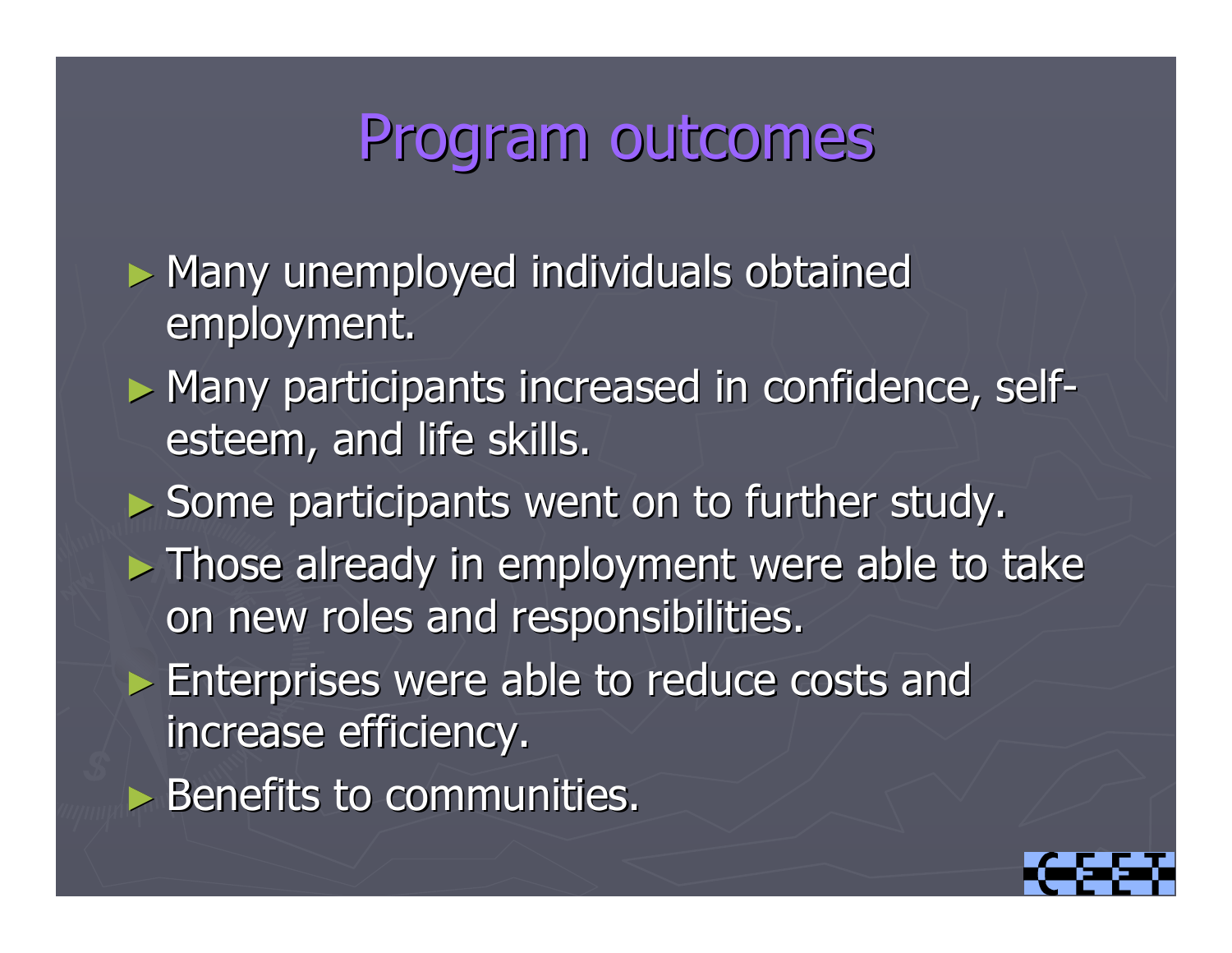## Success factors -structure

 $\blacktriangleright$  Support **Funding Senior management**  $\blacktriangleright$  Key staff -- skills + rapport ▶ Partnerships between organisations  $\blacktriangleright$  Combine training with work

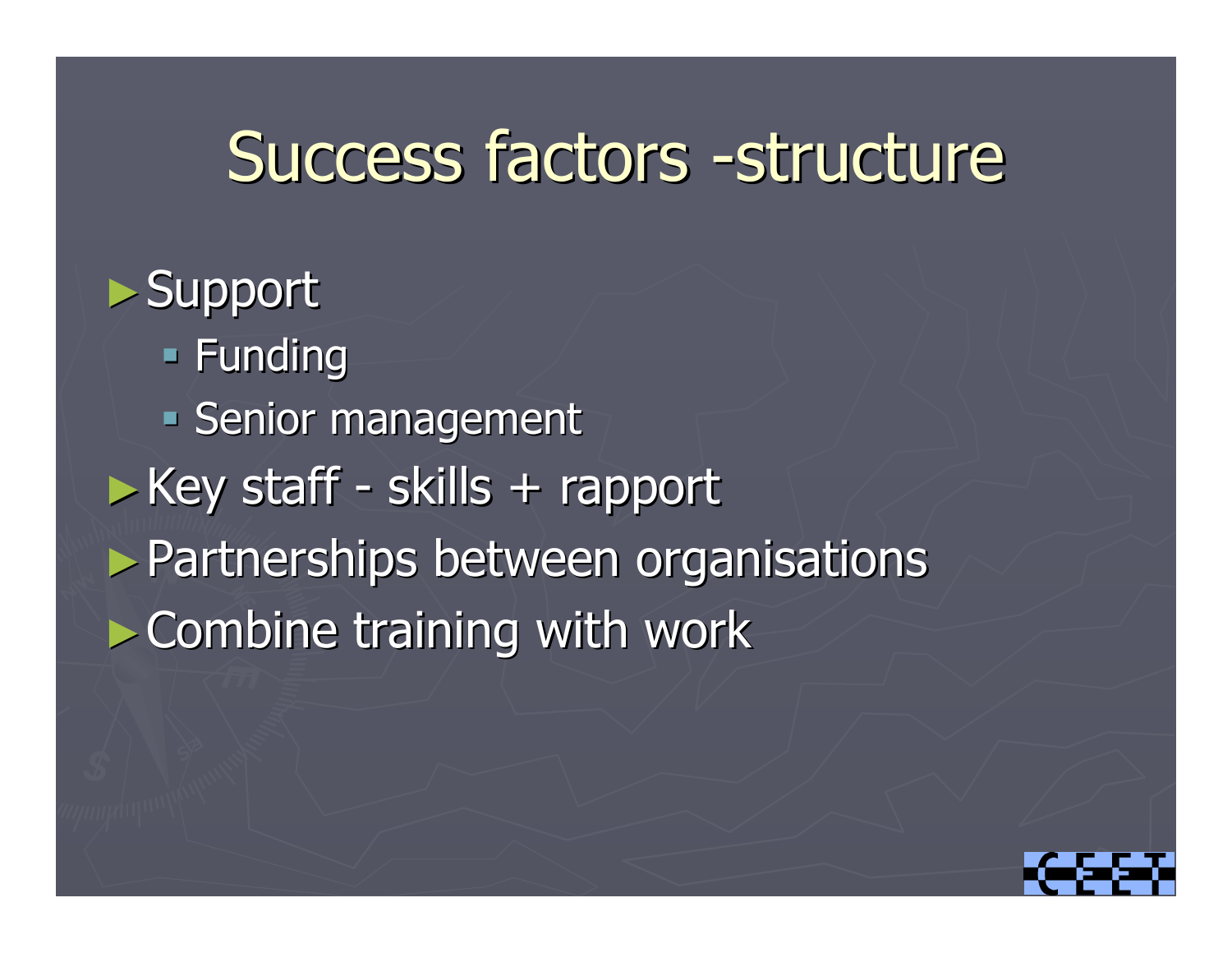Effective work-related skill development for diverse older people is built on:

 $\triangleright$  An understanding of learner needs, characteristics and goals characteristics and goals  $\triangleright$  An understanding of employer and workplace needs and expectations  $\blacktriangleright$  Good practice – adult learning

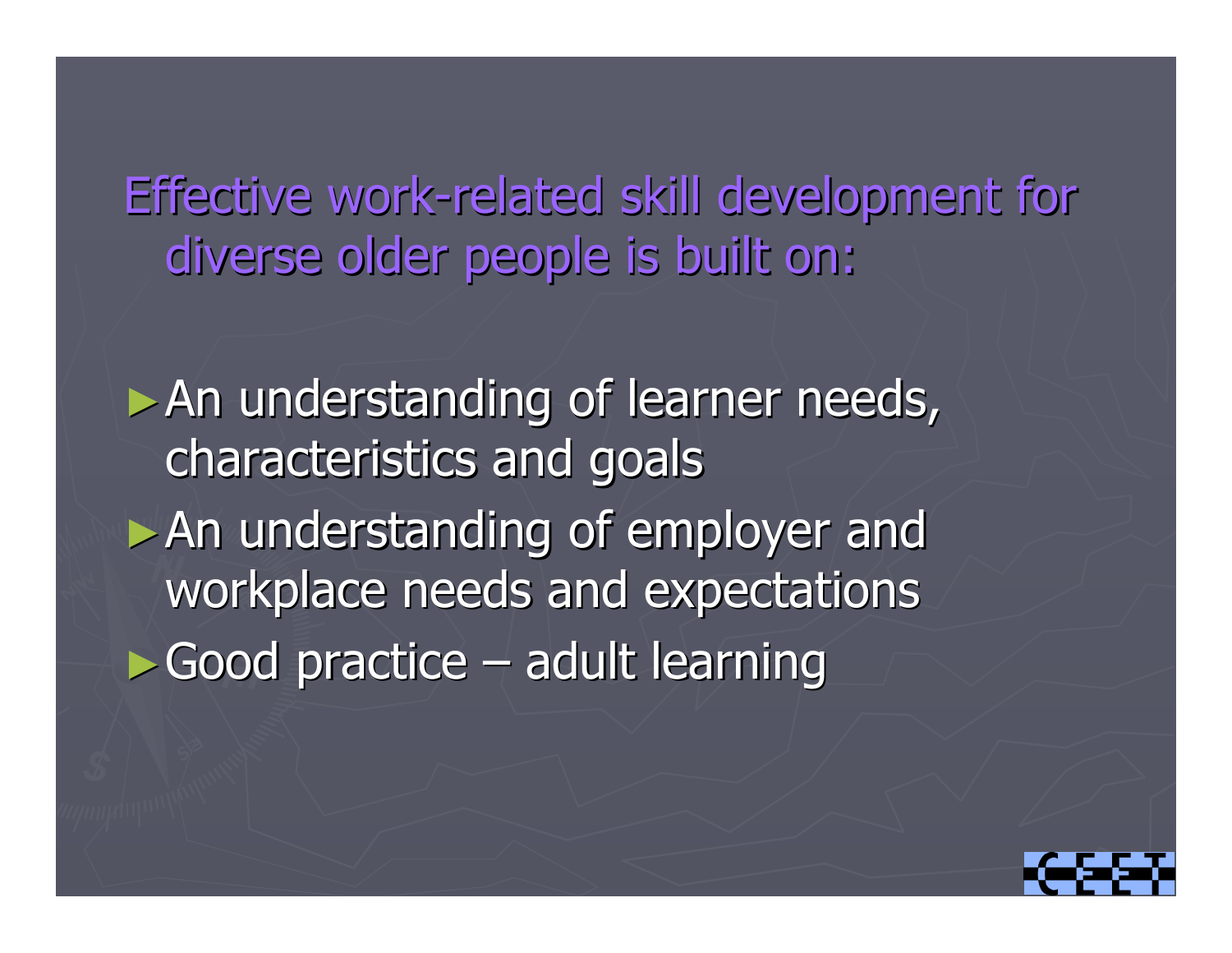$\blacktriangleright$  Begins where participants are  $\theta$ – $-$  builds on the  $\overline{\phantom{a}}$ skills and experiences that learners bring.  $\blacktriangleright$  Enables success  $\mathcal{L}_{\mathcal{A}}$  , where  $\mathcal{L}_{\mathcal{A}}$  is the set of the set of the set of the set of the set of the set of the set of the set of the set of the set of the set of the set of the set of the set of the set of the set of the  $-$  ensures that all participants can complete. ► Provides additional assistance and support where required, e.g. with English language skills. ► Builds-in flexibility to accommodate emerging needs  $\mathcal{L}_{\mathcal{A}}$  $-$  so that aspects of the program can be changed quickly and easily.  $\blacktriangleright$  Encourages collaboration  $\cdot$ – $-$  using mentoring and team work to enhance learning, through the sharing of experiences and knowledge.  $\blacktriangleright$  Acts on feedback

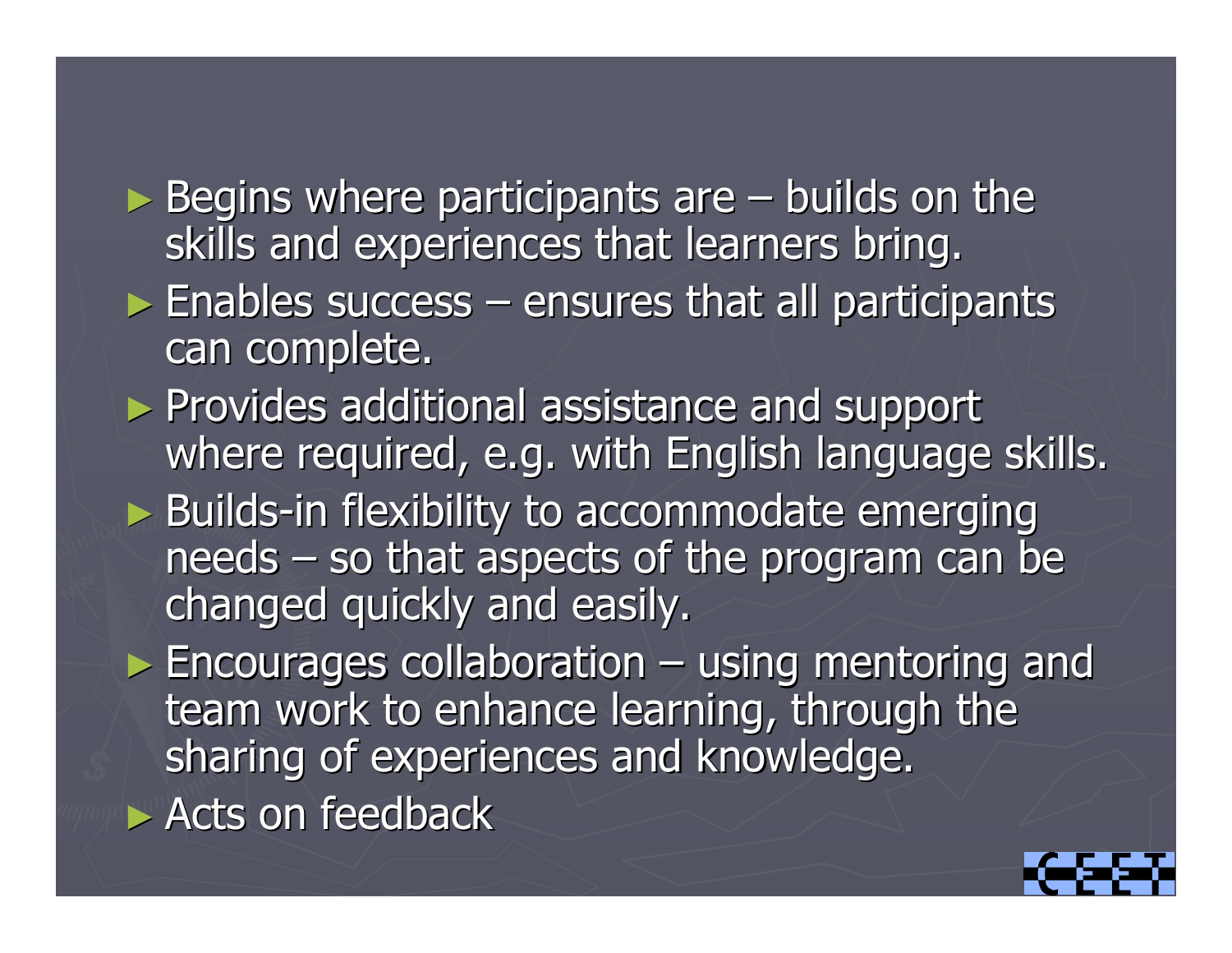### Meeting the needs of sub-groups:

Some modifications may be necessary to meet the specific needs of particular sub-groups, but these are likely to be small.

No significant changes in skill development programs are required where good practice principles for adult learning are adopted.

These guide appropriate responses, ensure that the required flexibility is built in, and that learning is enjoyable and productive.